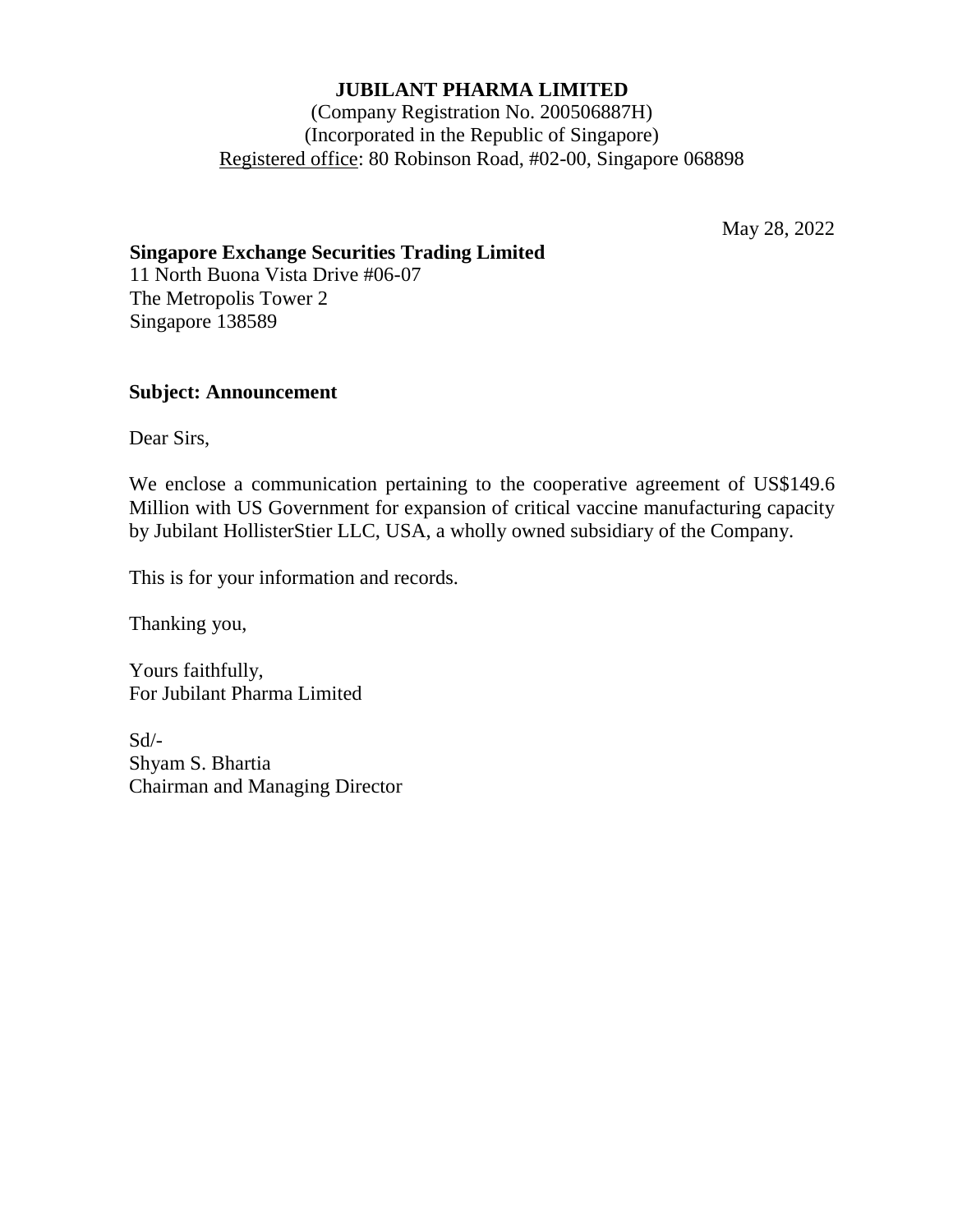

#### **Jubilant Pharma Ltd.**

6 Temasek Boulevard, #20-06 Suntec City Tower Four, Singapore 038986 Tel.: +65 6235 4129 www.jubilantpharma.com

# **Jubilant HollisterStier LLC enters into cooperative agreement of \$149.6 Mn with US Government to expand critical vaccine manufacturing capacity**

## *Noida (UP), India, Saturday, May 28, 2022*

Jubilant Pharma Limited, an integrated global pharmaceutical company, announced today that its wholly owned subsidiary, Jubilant HollisterStier LLC, (JHS) a leading US-based pharmaceutical contract manufacturer has entered into a cooperative agreement for \$149.6 million (USD) with the Army Contracting Command, in coordination with the Joint Program Executive Office for Chemical, Biological, Radiological, and Nuclear Defense (JPEO-CBRND) on behalf of the Biomedical Advanced Research and Development Authority (BARDA), within the US Department of Health and Human Services. The effort was funded under the American Rescue Plan, this agreement will enable the Company to double its injectable filling production capacity at a total cost of \$193 million, at its Spokane, Washington manufacturing facility. This will be completed by 2025.

This agreement is in addition to the \$92 million filling line expansion announced in November 2021, which will be commercially available by the end of 2024.

**Speaking on the announcement, Pramod Yadav, CEO, Jubilant Pharma Limited said**, "Jubilant HollisterStier LLC is committed to making the US pharmaceutical supply chain more resilient with domestic manufacturing facilities and less reliant on foreign suppliers. Jubilant HollisterStier has a long history of supporting the US Department of Health and Human Services (HHS) and Department of Defense (DOD) biodefense and medical countermeasure programs, including production for national preparedness efforts. We are proud to support the US government in their efforts of making the US more prepared and ready for future pandemics."

"Jubilant HollisterStier LLC's expansion will target large Pharmaceuticals and Biotech companies for parenteral products as well as feature a flexible manufacturing platform able to produce several types of vaccines (live, mRNA and inactivated/subunit). We are committed to investing in capability and capacity. This investment will ensure our ability and flexibility to speedily produce quality vaccines and treatments for our customers and be better prepared for any future threats to the country," **shared Amit Arora, President, Contract Manufacturing Organization (CMO), Jubilant HollisterStier LLC.** 

### **About Jubilant HollisterStier LLC**

Jubilant HollisterStier LLC, a subsidiary of Jubilant Pharma Limited, is a leading integrated contract manufacturer of sterile injectables, ophthalmics, optics, sterile and non-sterile topicals and liquids. With facilities in North America, Jubilant HollisterStier LLC provides specialized manufacturing for the pharmaceutical and biopharmaceutical industries. Services include a full range of support to streamline manufacturing, from process qualifications through commercial release. For more info please visit www.jublhs.com